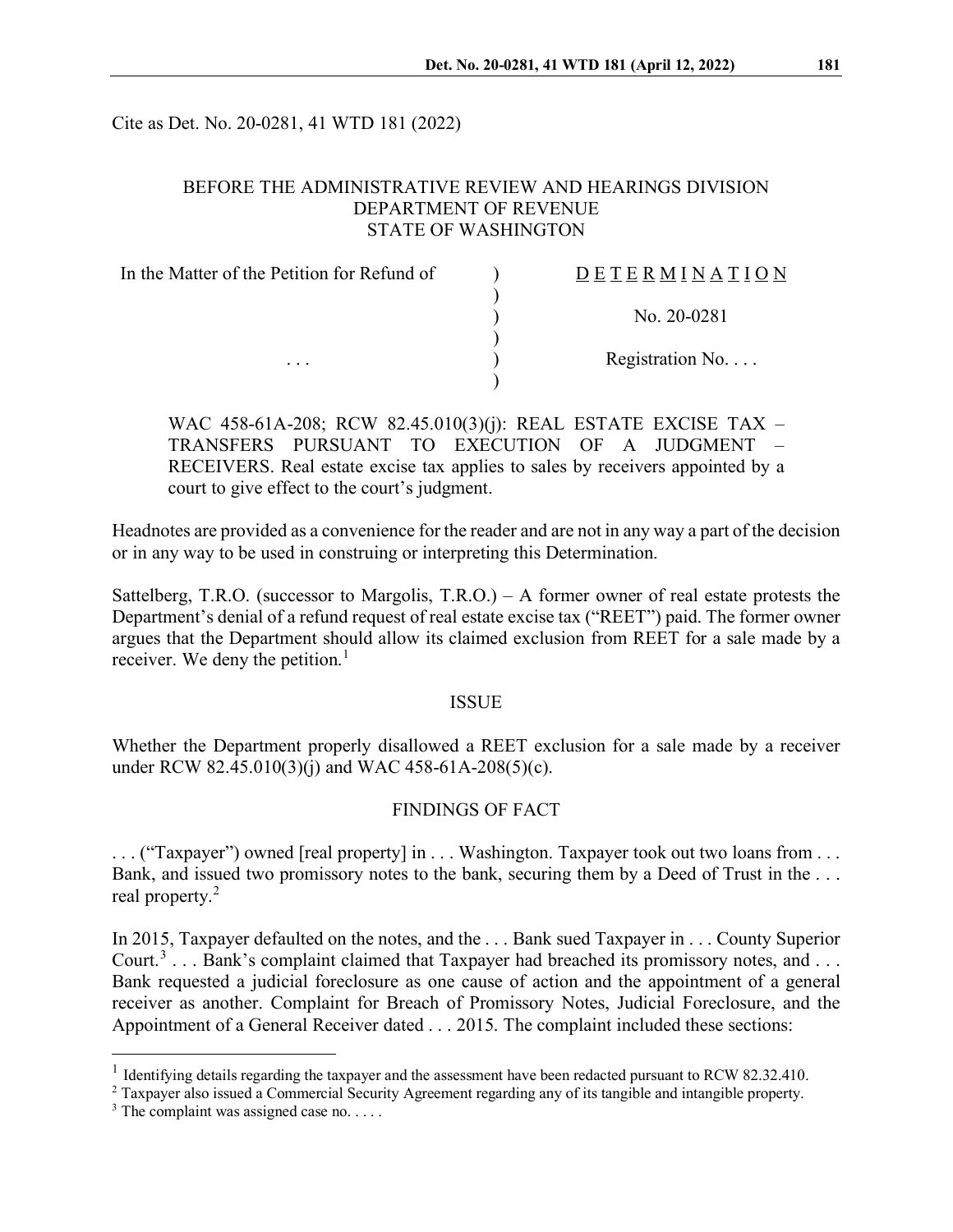#### . . . CAUSE OF ACTION: RECEIVERSHIP

. . .

- 25. RCW 7.60.025(1)(a) provides in relevant part that a receiver may be appointed "[o]n application of any party, when the party is determined to have a probable right to or interest in property that is subject of the action and in the possession of an adverse party or when the property or its revenue-producing potential is in danger of being lost or materially injured or impaired."
- 26. RCW 7.60.025(1)(b) provides for provisional appointment of a receiver after commencement of any judicial action to foreclose upon any lien against the real or personal property and either the property or its revenue producing potential is in danger of being lost or materially injured or impaired, or appointment of a receiver is reasonably necessary to effectuate or enforce an assignment of rents or other revenues from the property.

. . .

28. Pursuant to the terms of the Deed of Trust and applicable statutes, the Bank is entitled to an Order appointing a General Receiver to take possession of, collect rents from, preserve, develop, manage, market and sell the Property.

. . . CAUSE OF ACTION: JUDICIAL FORECLOSURE

. . .

- B. that the Deed of Trust be foreclosed, and the Property be sold by the sheriff of . . . County, Washington in the manner provided by law for foreclosures and in accordance with the practice of this Court;
- . . .
- L. that pursuant to RCW 61.12.070, the decree provides that the balance due on the mortgage, and costs which may remain unsatisfied after the sale of the Property, shall be satisfied from any property of the mortgage debtor, [Taxpayer].

#### *Id*.

The Court appointed . . . [Individual] as the general receiver ("Receiver") on . . . 2015. In its Agreed Order Appointing a General Receiver, the Court included these provisions:

A. Pursuant to RCW 7.60.025, . . . (the "Receiver") is appointed as the General Receiver with respect to the Receivership Property.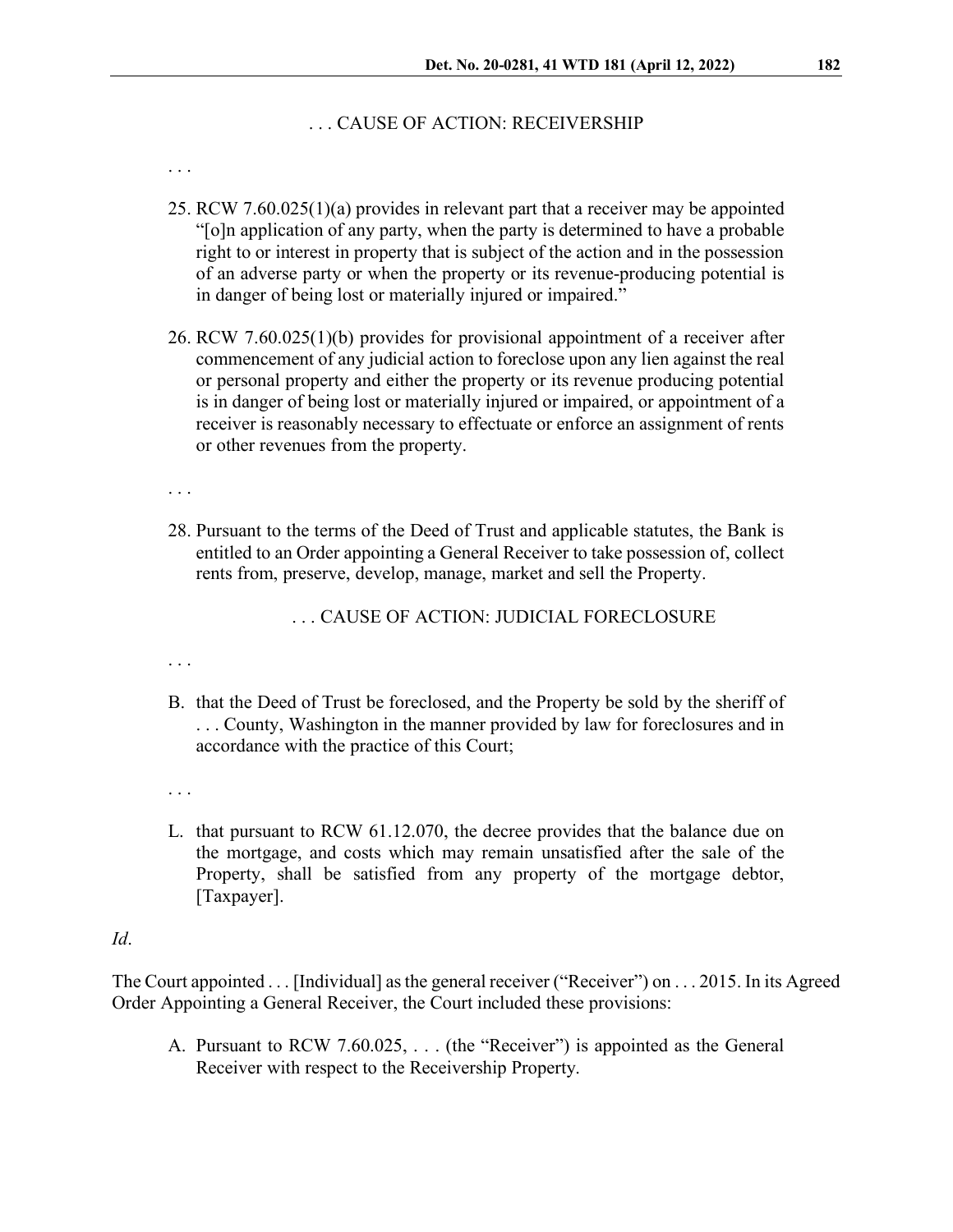B. Unless and until otherwise ordered by the Court, the Receiver shall be a General Receiver with all powers granted pursuant to RCW 7.60.005 et. seq. Immediately upon entry of this Order, the Receiver shall have the right, and by this Order is given the right, to take exclusive control over the Receivership Property to the full extent provided for in RCW 7.60.060 et. seq., with the duty to preserve and protect the Receivership Property during the pendency of this proceeding and through the sale of the Receivership Property.

. . .

D. Any sale of the Receivership Property shall be subject to further approval of this Court. The notice for any sale of property pursuant to RCW 7.60.260 shall be shortened to fifteen days inclusive of mailing and limited to all parties requesting special notice of this proceeding, the parties herein and any party that has a filed lien against the Receivership Property. The ultimate sale of the Receivership Property shall be made free and clear of security interests and of all rights of redemption, with any such liens and security interests encumbering the Receivership Property attaching with the same order, priority and validity to the proceeds of such sale (net of reasonable expenses incurred in the disposition of the Receivership Property) as they did to the Receivership Property immediately before conveyance.

Agreed Order Appointing a General Receiver.

The Receiver had the [real property] commercially listed for sale, and a potential third-party buyer quickly appeared. The Receiver motioned the Court for permission to sell the [property], and the Court entered such an order on . . . 2015. The order states:

- 1. The Receiver is authorized to sell the Property for the highest offer price of \$ . . . , or more, in \$ . . . increments.
- . . .
- 3. *The price* for the sale of the Property is fair and reasonable and *represents fair market value* under the circumstances.
- . . .
- 11. The sale approved herein shall be deemed a sale made pursuant to a Court order. Accordingly, the sale shall be exempt from payment of Washington State Real Estate Excise Tax pursuant to RCW 82.45.010(3)(i) and WAC [458-]61A-208(1).

Order Approving Receiver's Motion to Sell Real Property . . . [Property] Free and Clear of Liens, dated . . . 2015 (emphasis added).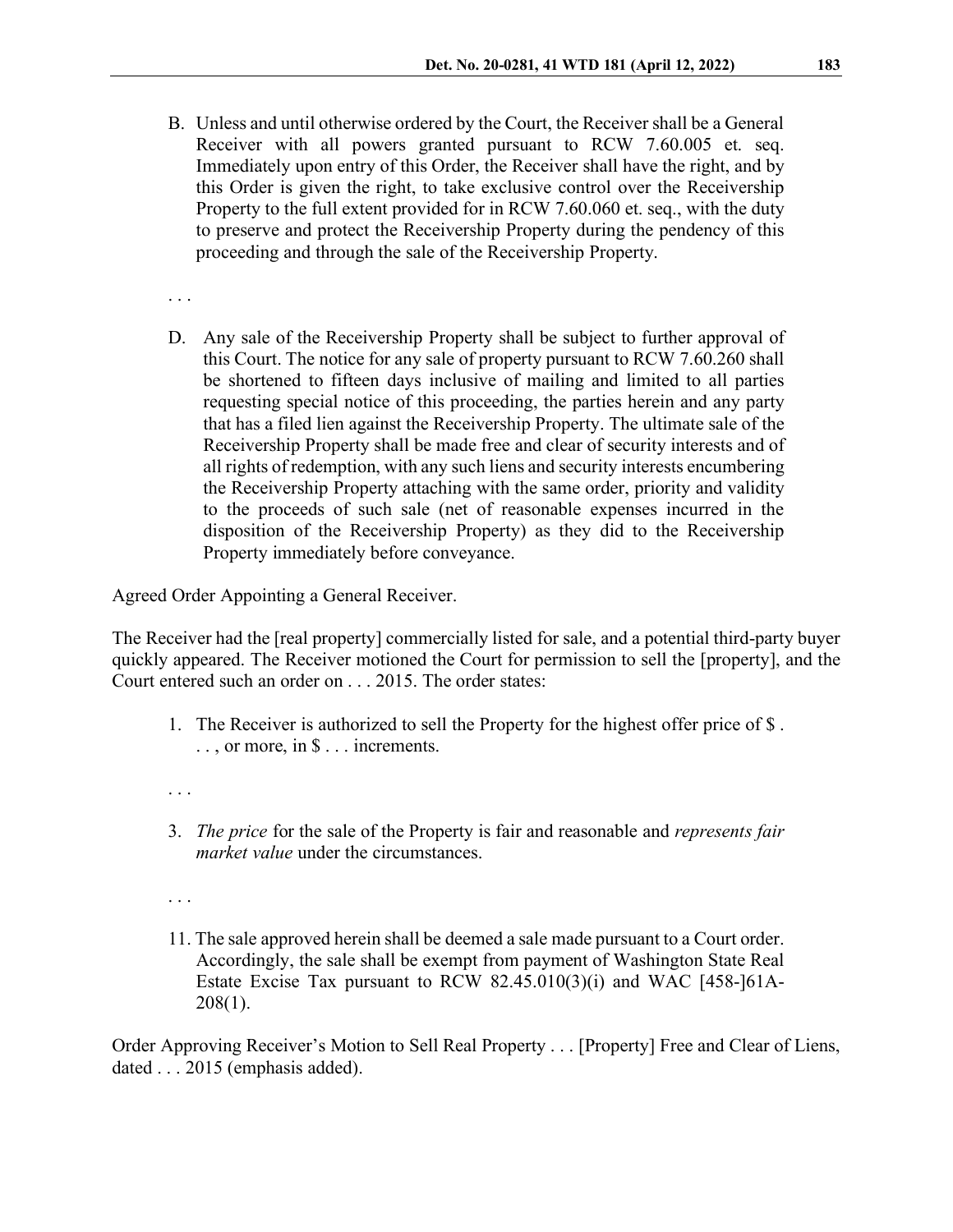[Following the Order], the Receiver issued a Receiver's Deed to the buyer. The deed states:

FOR VALUE RECEIVED, [Receiver] for [Taxpayer], solely in his capacity as a court appointed receiver in the action entitled, . . . Bank v. . . . [Taxpayer], Superior Court of the State of Washington, . . . County, . . . ("Grantor"), conveys and quitclaims to . . . ("Grantee"), all that certain real property commonly known as . . . [Property], State of Washington, legally described on Exhibit A attached hereto and by this reference incorporated herein (the "Property").

Receiver's Deed dated . . . 2015.

The Receiver filed a REET Affidavit ("Affidavit") that day, showing a gross selling price of \$... . On the Affidavit, the Receiver claimed exemption from REET under WAC 458-61A-208(1), writing in the reason for the exclusion as "Foreclosure." REET Affidavit.

The Department's then-Special Programs Division ("Special Programs") notified Taxpayer that it was auditing the transfer. Special Programs requested documentation regarding the sale, which Taxpayer provided. After reviewing the documentation, and the recently issued *Dep't of Revenue v. Federal Deposit Insurance Corporation (FDIC)*, 190 Wn. App. 150, 359 P.3d 913 (2015), Special Programs denied Taxpayer's exclusion. On November 4, 2015, Special Programs issued Taxpayer a REET assessment totaling \$. . . . After being notified that a portion of the selling price was for tangible personal property, Special Programs adjusted the REET assessment down to \$... . on November 12, 2015.

Taxpayer paid the assessment and timely petitioned for refund. Special Programs denied the refund request on December 16, 2015. Taxpayer then timely sought review of the refund denial, arguing that RCW 82.45.010(3)(i) and WAC 458-61A-208(1) state that transfers effectuated by an order of sale by a court in a judicial foreclosure action are not subject to REET. Taxpayer cited to Det. No. 11-0227, 31 WTD 57 (2012), highlighting that the Department had a published case holding that sales in judicial foreclosure actions were not subject to REET. Taxpayer also distinguished this case from *FDIC* because there was no foreclosure in *FDIC*, and there was in this case.

# ANALYSIS

REET is imposed on each sale of real property in this state. RCW 82.45.060. The term "sale" includes "any conveyance, grant, assignment, quitclaim, or transfer of the ownership of or title to real property . . . for a valuable consideration." RCW 82.45.010(1). The amount of REET is based on the "selling price," which is defined as the "true and fair value of the property conveyed." RCW 82.45.030(1).

Certain exclusions exist from the definition of "sale;" one of which is for "any transfer or conveyance made pursuant to a deed of trust or an order of sale by the court in any mortgage, deed of trust, or lien foreclosure proceeding or upon execution of a judgment, or deed in lieu of foreclosure to satisfy a mortgage or deed of trust." RCW 82.[4](#page-3-0)5.010(3)(j).<sup>4</sup>

<span id="page-3-0"></span><sup>4</sup> Prior to SESHB 1117, which was passed in the 2014 regular session, the exclusion here in RCW 82.45.010(3)(j) was found in subsection (i).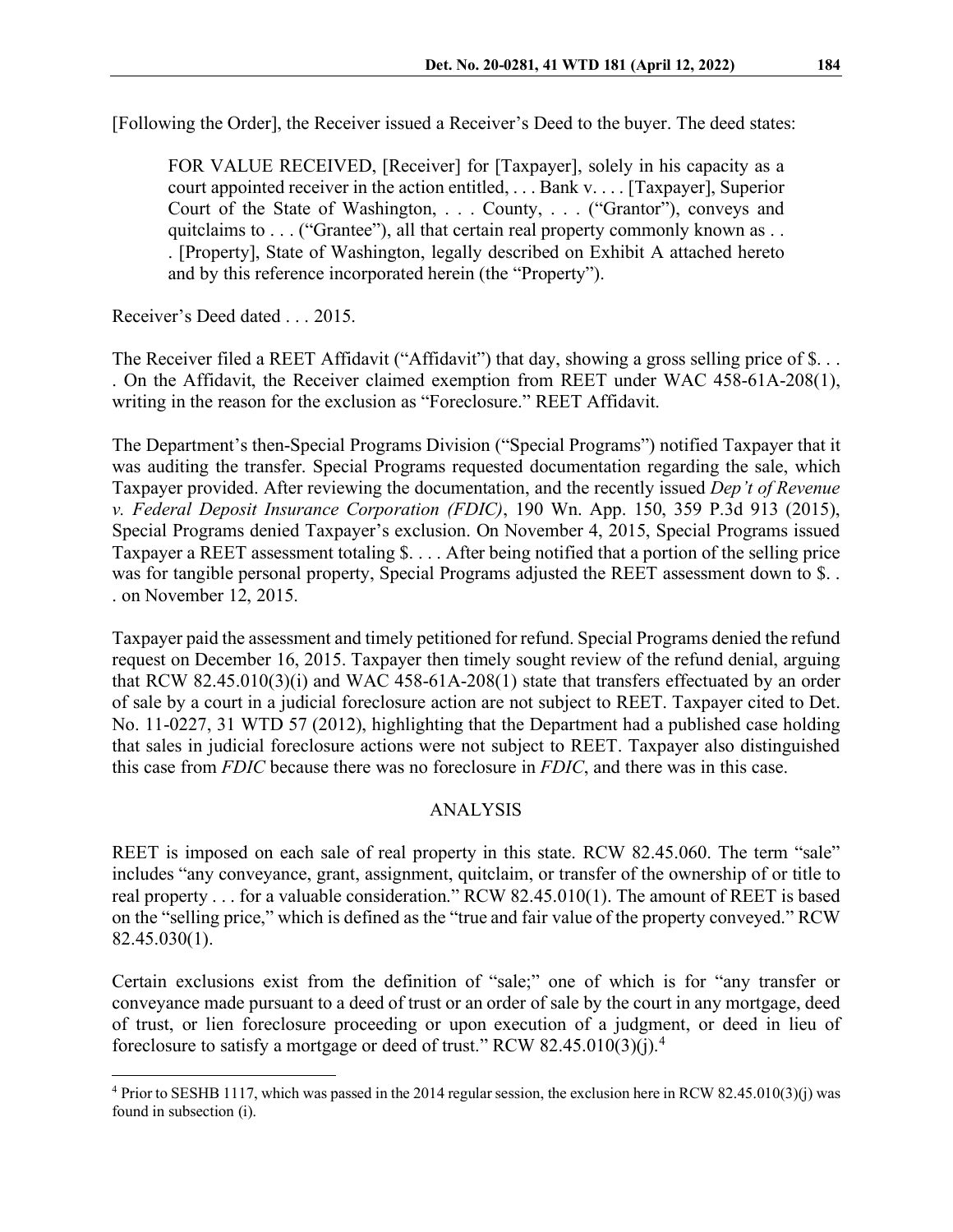At the time of the transfer here, the version of WAC 458-61A-208, the Department's regulation addressing and interpreting the exclusion found in RCW 82.45.010(3)(j), did not mention receivers or discuss their REET implications.

In 2012, several years before the sale here, the Department had published Det. No. 11-0227, 31 WTD 57 (2012), a case addressing how REET applies to court-appointed receivers in judicial foreclosure actions. 31 WTD 57 held that because the receiver sold the property pursuant to a court order, the sale met the RCW 82.45.010(3)(j) exclusion. However, On March 17, 2015, approximately three months prior to the transfer at issue, the Department withdrew this WTD through what is now Excise Tax Advisory 3133.2019 ("ETA 3133"). Regarding this withdrawal, ETA 3133 states:

The determination did not adequately address the application of RCW 82.45.010(3)(j), which provides a REET exemption for transfers or conveyance "made pursuant to . . . an order of sale by the court in any mortgage, deed of trust, or lien foreclosure proceeding or upon execution of a judgment under Ch. 6.17 RCW," in the context of a receiver appointed during a judicial foreclosure action.

On September 14, 2015, a few months after the sale here, the Washington Court of Appeals issued *FDIC*. In *FDIC*, Cowlitz Bank loaned several entities approximately \$13 million, and received promissory notes and deeds of trust in return. *FDIC*, 190 Wn. App. at 154. The entities later defaulted on the loans, and Cowlitz Bank filed a complaint in Clark County Superior Court. *Id*. Cowlitz Bank and the entities later entered into a forbearance agreement whereby the entities agreed to a \$14.5 million stipulated judgment, and Cowlitz Bank agreed to not execute on the judgment or foreclose on the deeds before a certain date. *Id*. The Washington State Department of Financial Institutions later closed Cowlitz Bank, and the FDIC assumed responsibility for the bank's assets. *Id*. FDIC chose to motion the court to appoint a general receiver to "'give effect to the judgment and control, sell, and manage [the debtors'] assets.'" *Id*. at 155. A commissioner entered an order appointing a general receiver with authority under chapter 7.60 RCW. *Id*. The receiver later entered into an agreement to sell the real property to a third party, which the Superior Court approved. *Id*. at 156. The Superior Court held that REET did not apply on the transfer as it was a "'court-ordered sale.'" *Id*.

The Court of Appeals reversed. *Id*. at 164-165. The Court of Appeals first noted that a "seller" under RCW 82.45.020 is expressly defined to include a "receiver." *Id*. at 159. The Court of Appeals then paid very close attention to the language of former RCW 82.45.010(3)(i), with the case turning on the difference between "*give effect to* the judgment" in RCW 7.60.025(1)(c) and "*execution of* a judgment" under chapters 6.17 and 6.21 RCW. *Id*. at 161-162 (emphasis added.). The Court of Appeals held:

There is a difference between enforcement of a judgment by writ of execution under chapter 6.17 RCW and a receiver giving "effect to the judgment" under chapter 7.60 RCW. For instance, unlike an execution of a judgment under chapter 6.17 RCW, the privately negotiated sale of real estate by a receiver under chapter 7.60 RCW is not subject to a public auction and the sale results in a transfer of property that is not subject to redemption rights.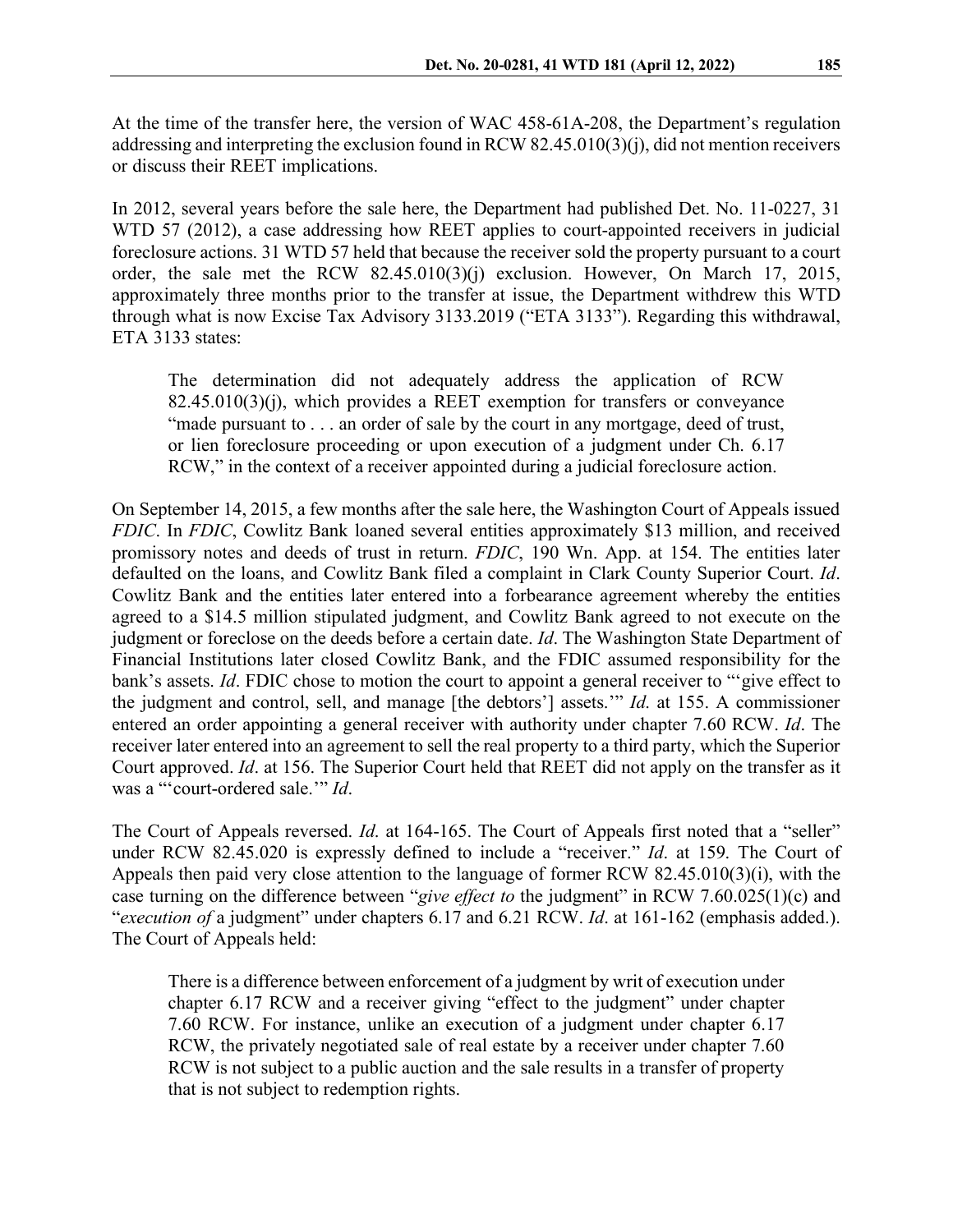*Id.* at 162-163.<sup>[5](#page-5-0)</sup>

In response to *FDIC*, on May 17, 2016, the Department filed a Preproposal Statement of Inquiry regarding WAC 458-61A-208 in WSR 16-11-081. The reasons the Department stated for amending WAC 458-61A-208 were to:

- 1. Reflect recent decision at the Washington State Court of Appeals (*Department of Revenue v. FDIC*, 190 Wash. App. 150 (2015)) holding that a sale by a receiver in a receivership proceeding did not qualify for an exemption from real estate excise tax as a sale made "upon execution of a judgment" (the exemption is in RCW 82.45.010(3)(j)).
- 2. Amend examples and order of rule to increase clarity on department policy.

WSR 16-11-081.

The Department subsequently made changes to WAC 458-61A-208, including these sections that address or discuss receivers:

(4)(a) **Application to foreclosure proceedings only**. The real estate excise tax does not apply to an order or sale by a court in any mortgage, deed of trust, or lien foreclosure proceeding. RCW 82.45.010(3)(j). This exemption does not apply to court-ordered sales in proceedings other than a mortgage, deed of trust, or lien foreclosure proceeding (*such as a sale negotiated in a receivership proceeding; see subsection (5)(c) of this section*) (*generally, any type of negotiated sale is taxable unless an exemption applies, and the exemption here does not apply to negotiated sales outside of mortgage, deed of trust, or lien foreclosure proceedings*).

. . .

(5)(c) **Receivers.** *The real estate excise tax applies to a sale by a receiver appointed by a court to give effect to the court's judgment under RCW 7.60.025* (dealing with the appointment of receivers).

WAC 458-61A-208 (bolding in original, italicized emphasis added).

While the current version of WAC 458-61A-208 was not in effect at the time of the sale here, it nonetheless applies. When a regulation is strictly interpretive, and does not reverse a previous interpretation, it applies retroactively. *See* Det. No. 00-196, 20 WTD 279 (2001); *see also Smiley v. Citibank*, 517 U.S. 735 (1996). Any interpretive rule is based on the statute it is interpreting and the statutory mandate to administer and enforce that statute, not solely on a general grant of rule

<span id="page-5-0"></span><sup>&</sup>lt;sup>5</sup> The Washington Court of Appeals, in a different division, later issued a different case that touches on receivers and REET. *Umpqua Bank v. Shasta Apartments LLC*, 194 Wn. App. 685, 378 P.3d 585 (2016). However, receivers and REET were not the subject of the litigation, unlike in *FDIC*, the case does not mention *FDIC*, and the Department was not party to the litigation. Accordingly, we do not view *Umpqua Bank* as binding precedent regarding receivers and REET.